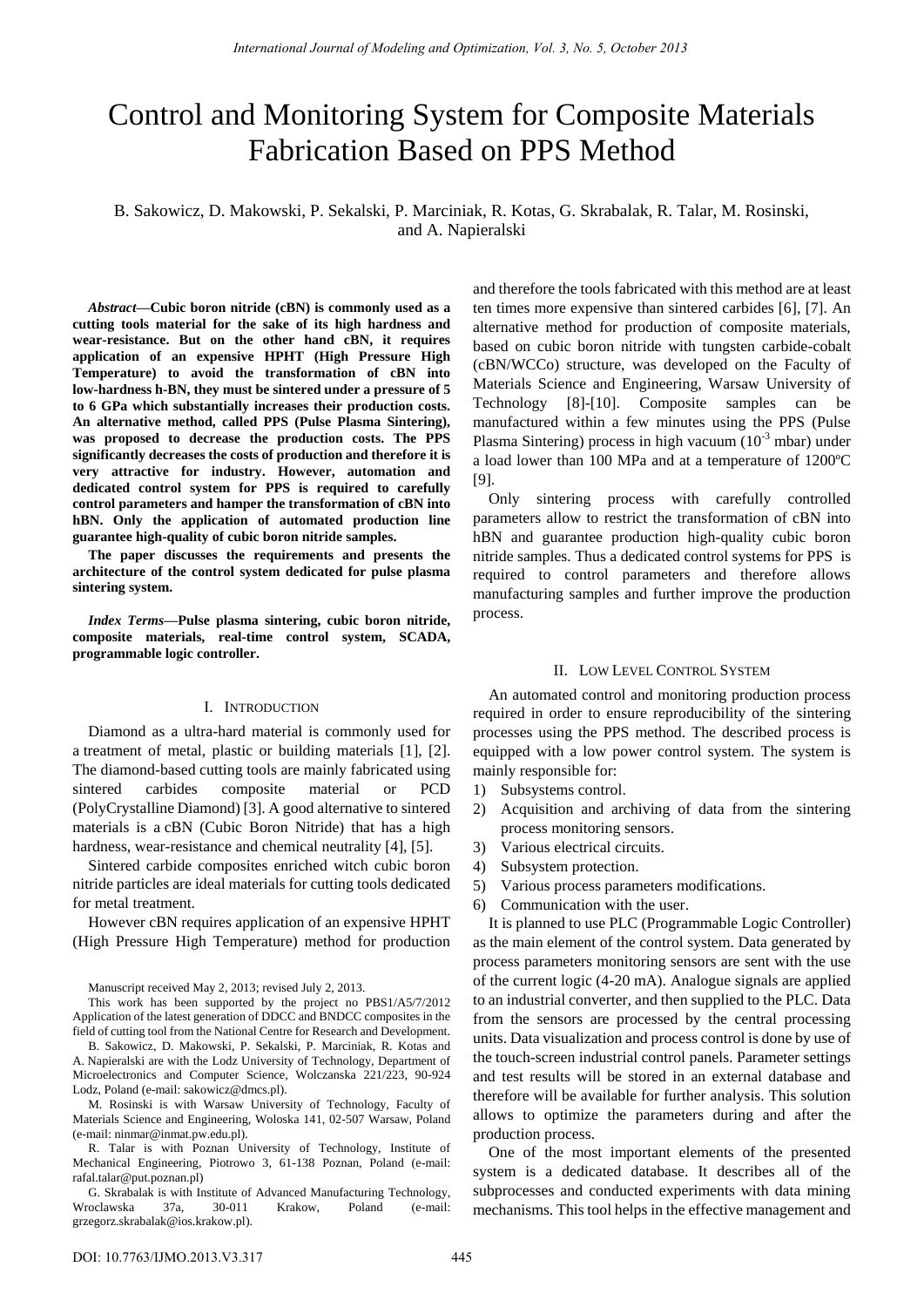allows to develop production profiles.

There are two possible solutions of database implementation [11]:

- 1) Industrial database provided by the SCADA (Supervisory Control and Data Acquisition) software developer. It provides the ability to read and store all types of process data, operations and feeds the higher-level operations management systems with accurate, real-time information.
- 2) External database and a dedicated management application (made in technologies such as Java Enterprise Edition or Microsoft.NET) including mechanisms for full and partial synchronization with SCADA system.

### III. ARCHITECTURE OF CONTROL SYSTEM

The low-power control system is installed in industrial cabinets with safety circuits and control panel. Due to the presence of strong magnetic fields and electromagnetic interferences all equipment will be screened and reliable data transmission interfaces will be developed [12]. The discussed solutions will be implemented in software and hardware. During the design and validation of the system protocols will be developed and tested. This solution allows the transmission of data in an electromagnetic environment polluted by high-power circuits.

Project realization includes:

- 1) Preparation of the requirements for the control system and data acquisition.
- 2) Analysis and selection of technologies for the graphic user interface design.
- 3) Prototype system assembling.
- 4) Subsystems and entire system tests.

## *A. Preparation of the Requirements for the Control System and Data Acquisition*

The requirements analysis is done according to the typical formula used in such instances. All of the required measured values and control subsystems were defined at the beginning of design process. Then, in an iterative process, the system diagram and graphic user interface are being implemented. The human machine interface will be designed in accordance with ergonomic rules, including minimum number of user actions leading to a desired result.

## *B. Analysis and Selection of Technologies for the Graphic User Interface Design*

Supervision of the sintering process requires configuration and monitoring of a large number of process parameters. In order to facilitate the user to control and configure the device it is planned to use the SCADA software cooperating with low power control system.

Currently there are many SCADA technologies. The most popular solutions among them are:

- 1) Vijeo CITECT Scheneider Electric.
- 2) EDS/ESS2 Transition Technologies.
- 3) LabVIEW National Instruments.
- 4) WinCC Siemens.
- 5) Proficy HMI/SCADA GE Intelligent Platforms.

The proposed control system is a soft real-time system. It is a medium size system (estimated number of inputs and outputs is more than 40). The redundancy of key components of the control system will increase its reliability.

The use of GE RX3i series controllers cooperating with Proficy HMI / SCADA software [13] enables quick design and subsequent adaptation of applications to control and monitor the process of sintering materials using plasma. Moreover, the system can be easily expanded by the operator panel (i.e. QuickPanel CE View), which enables a simple, tactile way to control the entire device clearly presenting process to the user.

## *C. Prototype System Assembling*

The prototype system will be constructed in the laboratory of the Department of Microelectronics and Computer Science (DMCS) at Lodz University of Technology. In order to perform system tests emulator of other subsystems (providing sensor data) will be designed. This prototype allows to check the validity of the applied technology. In case of a positive validation the prototype will be extended with new functionalities.

The prototype will be used to develop control software and allow developing human machine interface. Working and tested low-power control system will be finally integrated with other subsystems.

At this stage it is planned to test:

- 1) The entire control system in the presence of a strong magnetic field.
- 2) Developed protocols for error-free data transmission (immunity to electromagnetic interference).
- 3) Protection circuits.

## *D. Subsystems and Entire System Tests*

The system will be tested on many levels, including:

- 1) Single sensors and controls tests.
- 2) Integration tests allow advanced control schemes.
- 3) Functional tests allow the validation of the entire system.
- 4) Automatic tests allow to check the entire system after adding new features.

# IV. CONTROL SYSTEM FOR COMPOSITE MATERIALS **PRODUCTION**

## *A. Of Programmable Logic Controller for Real-time Control*

The structure of the control system is hierarchical (Figure 1). It can be divided into three levels. The first is a system with a central PLC. Its task is to perform centralized supervision of the entire production process. The second level PLCs are responsible for the different subsystems of the industrial process (power supply, vacuum pump, system feeder).

Due to the different subsystems architecture Master-Multi Slave was chosen. The third level includes all the elements of diagnostic systems. All modules are equipped with sensors and measuring instruments.

The central controller (master) supervises the operation of the slave controllers:

1) High voltage power supply controller (HVPSC) -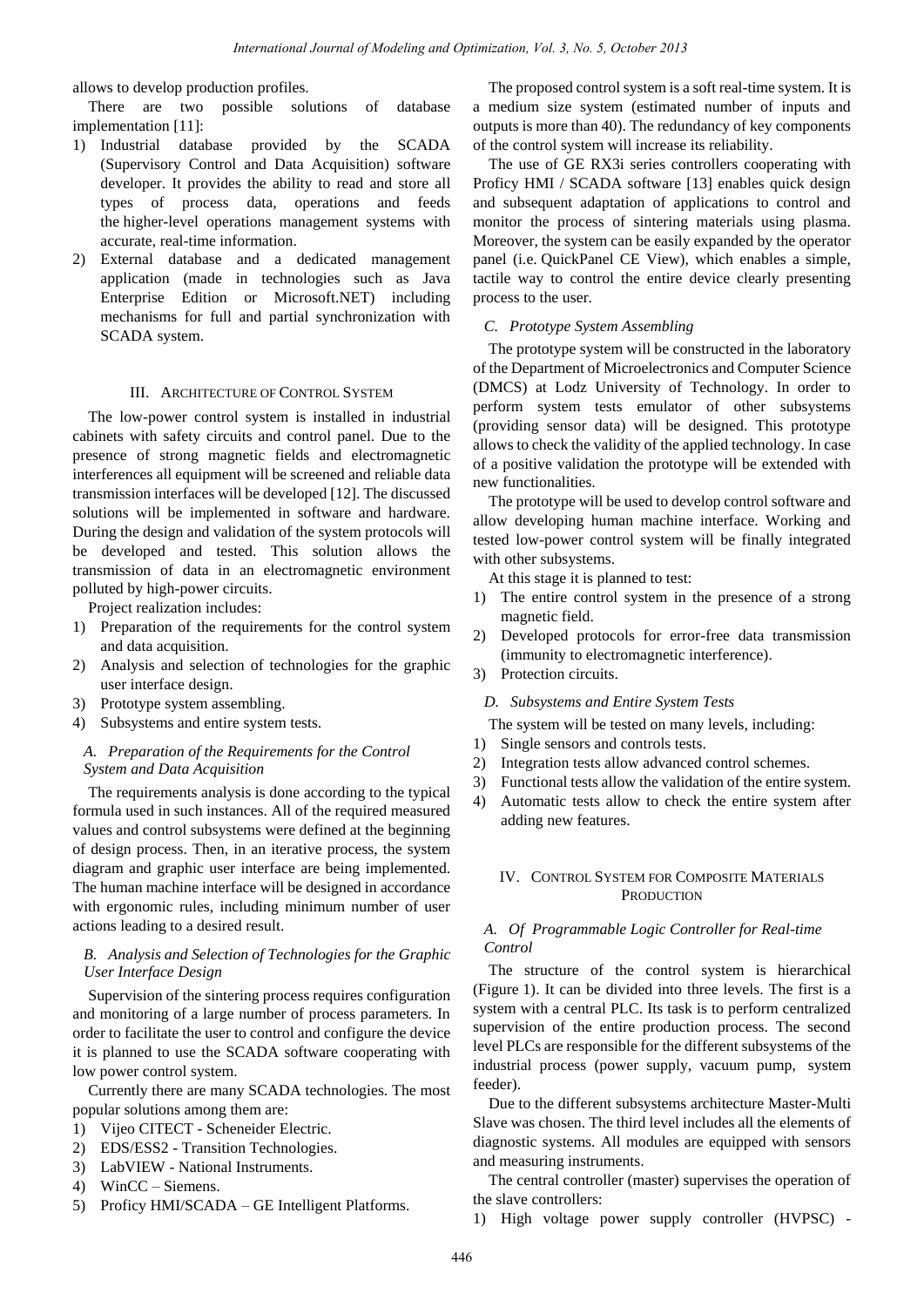provides the ability to monitor and determine parameters of the UPS in real time. It is responsible for monitoring the technical condition of the power supply structure by using a complex system of test and measurement for detection, localization, identification and anticipation of the damage that may cause a malfunction of the power supply.

- 2) Vacuum system automatics subsystem managed by a separate PLC consists of two locks and three diffusion pumps. The controller will be directly responsible for the digital control of the above elements and monitoring of their parameters.
- 3) Feeder subsystem at this stage of the project the feeder type is not selected (robot arm revolving feeder, conveyor belt). However, for control of the subsystem responsible will also be a separate PLC. Its task is to control the operation of the feeder, and monitoring local sensors and signalling emergency situations.



Fig. 1. Block diagram of composite materials production system.

The central PLC consists of [14]:

- 1) 40-Watt power supply that operates from an input voltage source in the range of 85 to 264 VAC or 100 VDC to 300 VDC. It provides This power supply provides three outputs:
	- +5.1 VDC output
	- $\bullet$  +24 VDC relay output that can be used to power circuits on Output Relay modules
	- +3.3 VDC. This output is used internally by RX3i modules with IC695 catalogue numbers
- 2) Central processor unit (RX3i CPE305). It can be used to perform real time control of machines, processes, and material handling systems. It communicates with I/O and Intelligent Option modules over a dual PCI/Serial backplane. Main features:
	- Contains 5 Mbytes of user memory and 5 Mbytes of non-volatile flash user memory
	- Energy Pack, which on system power loss powers CPU long enough to write user memory to non-volatile storage (NVS)
	- Configurable data and program memory
	- RS-232 serial port

Embedded Ethernet interface supports a maximum of two programmer connections.

- 3) Serial communications module, provides four independent, isolated serial ports. It can be located in the main PACSystems RX3i backplane. Each port can be configured for MODBUS Master, MODBUS Slave, Serial I/O protocol.
- 4) 24 VDC Positive/Negative Logic Input module provides 32 discrete input points. The inputs are positive or negative logic inputs and will operate at levels up to 30 V. The inputs are arranged in four isolated groups of eight; each group has its own common. Isolation is provided between the four groups of inputs, however each group of eight inputs is referenced to the same user common connection.
- 5) 2 A relay output module provides 16 normally– open relay circuits for controlling output loads. The output switching capacity of each output is 2 Amps. The output points are in four groups of four points each. Each group has a common power output terminal. The relay outputs can control a wide range of load devices, such as: motor starters, solenoids, and indicators.
- 6) Universal analogue input module IC695ALG600 provides eight general purpose input channels and two Cold Junction Compensation (CJC) channels. Inputs are divided into two equal groups of four. Channels can be individually-configured using the Machine Edition software for:
	- Any combination of up to 8 channels of voltage, current, thermocouple, RTD, and resistance inputs
	- Resistance Inputs: 0 to 250 / 500 / 1000 / 2000 / 3000 / 4000 Ohms
	- Current: 0–20 mA, 4–20 mA, +20 mA
	- $\bullet$  Voltage:  $+50$ mV,  $+150$  mV,  $0-5$  V,  $1-5$  V,  $0-10$  V,  $+10V$
	- *B. User Interface*

A very important element of the control system is a dedicated operator panel. Visualization of the manufacturing process designed in SCADA system will be available to the operator through a touch panel. Ergonomic and intuitive interface will allow to modify any (or limited depending on access rights) process parameters. It is also considered to control the process from any computer equipped with the same SCADA visualization that is connected to the local network [15].

The central part of the SCADA system performs a dual role. On one hand, its purpose is to provide information about the system (indicator readings, equipment status) to the operator in a readable form. On the other hand, the SCADA system allows the operator to control the system and devices through modifications in accordance with specific procedures (settings and process parameters change).

The emphasis of this task is on the intuitive user interface. SCADA interface provides process visualization in the form of two-or three-dimensional technical drawing that are presented on a computer screen, which allows for easy and intuitive system control and management. In addition, the interface is designed in such a way as to minimize the number of steps performed in the operation. Convenient user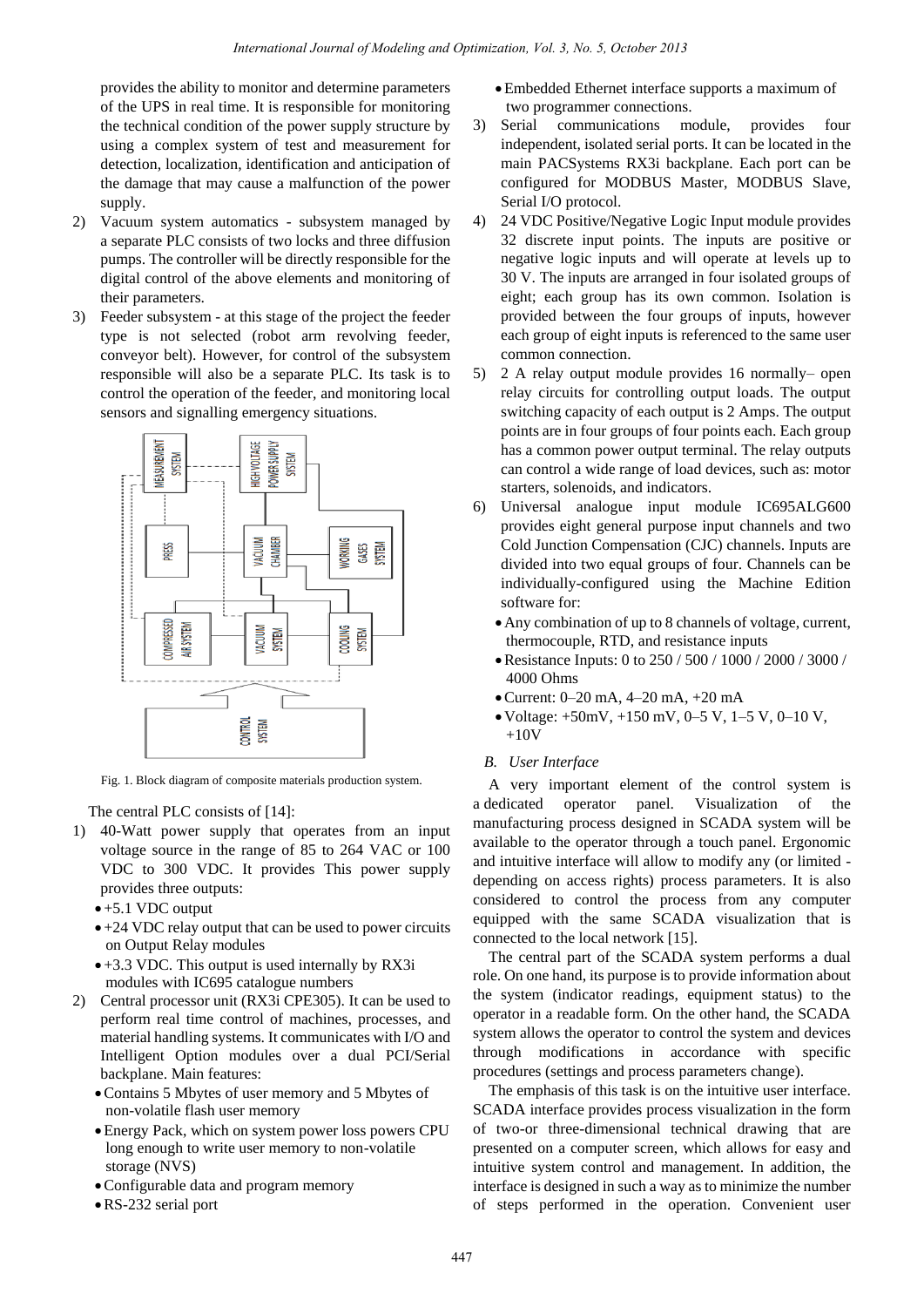interface is usually associated with greater sophistication of the system (the objective function is to minimize the number of necessary operations, not to minimize the application code), but incurred effort will yield higher production, which is crucial for each production process.

An important aspect of the control system is to ensure maximum safety for devices in the production line. SCADA system, by analyzing (in real time from) the current production process comparing them with pre-defined values, informs the operator about warning signals, alarms, existing risks and dangers.

The operator is responsible for fixing the problem. However some modern systems are able to automatically deal with multiple-existing atypical situations. The elimination of the human factor in such cases, increases the reliability and efficiency of the production process.

## V. CONCLUSION

Pulse Plasma Sintering method requires a very complex control system. The system must be able to control and monitor several dozens of various parameters. In addition, the system must correctly respond to any emergency situations, expressed by the state of one or a combination of many parameters. The whole implementation is further complicated by the fact of different voltage levels and control devices from various manufacturers (which entails the need to deal with many different interfaces and protocols). According to the authors, the solution based on PLCs and SCADA allow for effective control of described industrial process.

### VI. PLANS FOR THE FUTURE

The project will run until October 2015. The first stage is the construction of the prototype described in this paper. In the subsequent stages the prototype will be connected to the real device, where the series of tests will be applied. If successful, the system will be ready for a commercial deployment.

#### **REFERENCES**

- [1] Anon, Ind. Dia. Rev, vol. 45, 1985, pp. 248.
- [2] R. L. Sands and C. R. Shakespeare, "Powder metallurgy practice and applications," in *Newnes*, London, 1966, pp. 155.
- [3] Q. S. Bai, Y. X. Yao, P. Bex, and G. Zhang, "Study on wear mechanisms and grain effects of PCD tool in machining laminated flooring," in *Proc. Techn*., vol. 22, pp. 111, 2004.
- [4] L. Vel, G. Demazeau, and J. Etourneau, "Cubic boron nitride: Synthesis, physicochemical properties and applications," *Mater. Sci. Eng. B*, vol. 10, no. 2, pp. 149–164, 1991.
- [5] G. P. Bogatyreva, V. M. Maevsky, E. R. Zusmanov, and A. V. Roitsin, "The effect of chemically active media on the structure and properties of cubic boron nitride," *J. Solid State Chem*, vol. 133, no. 1, pp. 292–295, 1997.
- [6] A. Kurt and U. Seker, "The effect of chamfer angle of polycrystalline cubic boron nitride cutting tool on the cutting forces and the tool stresses in finishing hard turning of AISI 52100 steel," *Mater. Des. 26*, pp. 351–356, 2005.
- [7] J. A. Arsecularatne, L. C. Zhang, C. Montross, and P. Mathew, "On machining of hardened AISI D2 steel with PCBN tools," *J. Mater. Process. Technol.,* vol. 171, pp. 244–252, 2006.
- [8] A. Michalski and M. Rosiński, "Sintering diamond/cemented carbides by the pulse plasma sintering method," *Journal of the American Ceramic Society*, vol. 91, pp. 3560, 2008.
- [9] A. Michalski, M. Rosiński, M. Płocińska, and J. Szawłowski, "Synthesis and characterization of cBN/WCCo composites obtained by the pulse plasma sintering (PPS) method," in *Proc. IOP Conf. Series 202016 Symposium 14 Advanced Engineering Ceramicsand Composites: Materials Science and Engineering*, 2011, pp. 18.
- [10] M. Rosiński, A. Michalski, and J. Szawłowski "Sintered carbides composite material enriched with cubic boron nitride particles for cutting of hard-workable materials," *Journal of Materials Science*, 2011.
- [11] J. Wu, Y. Cheng, and N. N. Schulz, "Overview of Real-Time database management system design for power system SCADA system," in *Proc. of the IEEE*, 2006, pp. 62 – 66.
- [12] A. H. Malik, M. A. Choudhry, T. Mehmood, and A. Hanif, "A generic procedure for troubleshooting of PLC based control systems," in *Proc. Control Automation Robotics & Vision*, pp. 732 – 737.
- [13] Proficy HMI/SCADA, iFIX 5.5.pdf. [Online]. Available: http://www.ge-ip.com/download/proficy-hmi-scada-ifix-5-5-gfa-188 4/13112/3513/
- [14] Control Systems Solutions Catalog. [Online]. Available: http://www.ge-ip.com (05.12 GFA-406H)
- [15] F. Haji and L. Lindsay, "Practical security strategy for SCADA automation systems and networks," in *Proc. Canadian Conference of Electrical and Computer Engineering.*, 2005, pp. 172 – 178.



**Bartosz Sakowicz** was born in Lodz, Poland, on November 23, 1976. He received the M.Sc. and Ph.D. degrees from the Technical University of Lodz in 2001 and 2007, respectively. Currently he is with the Department of Microelectronics and Computer Science, Lodz University of Technology.



**Dariusz Makowski** received M.Sc. and Ph.D. degrees from the Lodz University of Technology in 2001 and 2006, respectively. He is engaged in the studies and development of complex embedded and control systems. He is also involved in development of xTCA standards used in telecommunication and high-energy physics.



**Przemyslaw Sekalski** was born in Poland. He received a Master's Degree in Electronic and Telecommunication Engineering from the Lodz University of Technology in Poland in 2001, and Ph.D. Degree in Electronics in 2006. For 8 years he was working for High Energy Physics control systems at DESY in Hamburg, Germany. Currently, he is assistant professor at Lodz University of Technology and co-owner of Open-RnD, spin-off company which focus on embedded system design and

mobile application development. Dr Sekalski main interest are in the field of dedicated sensor and actuators based networks with special focus on control and processing units.



**Paweł Marciniak** received the M.Sc. degree from the Lodz University of Technology (LUT) in 2009 after defending his thesis entitled: "The use of SCADA System in Visualization of Medicine Production Process". He is a Ph.D. student of the Department of Microelectronics and Computer Science at LUT since September 2009.



**Rafał Kotas** was born in Lodz, Poland, on August 31 1985. He received the M.Sc. degree from the Lodz University of Technology (LUT) in 2009 after defending his thesis entitled: "Data Glove Controlled by Microprocessor System". He is a Ph.D. student of the Department of Microelectronics and Computer Science at Lodz University of Technology since September 2009.